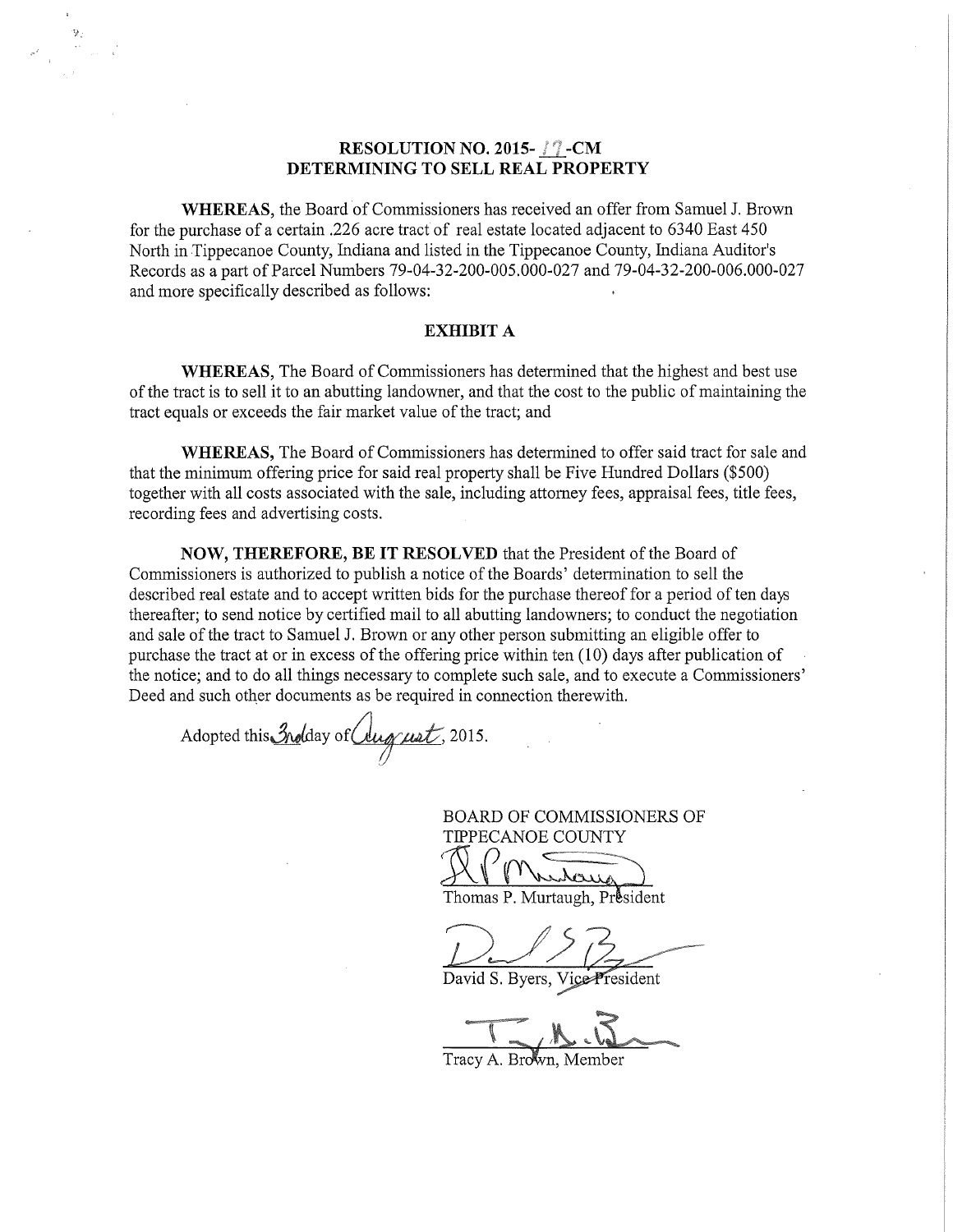ATTEST:

Men & Mauther 7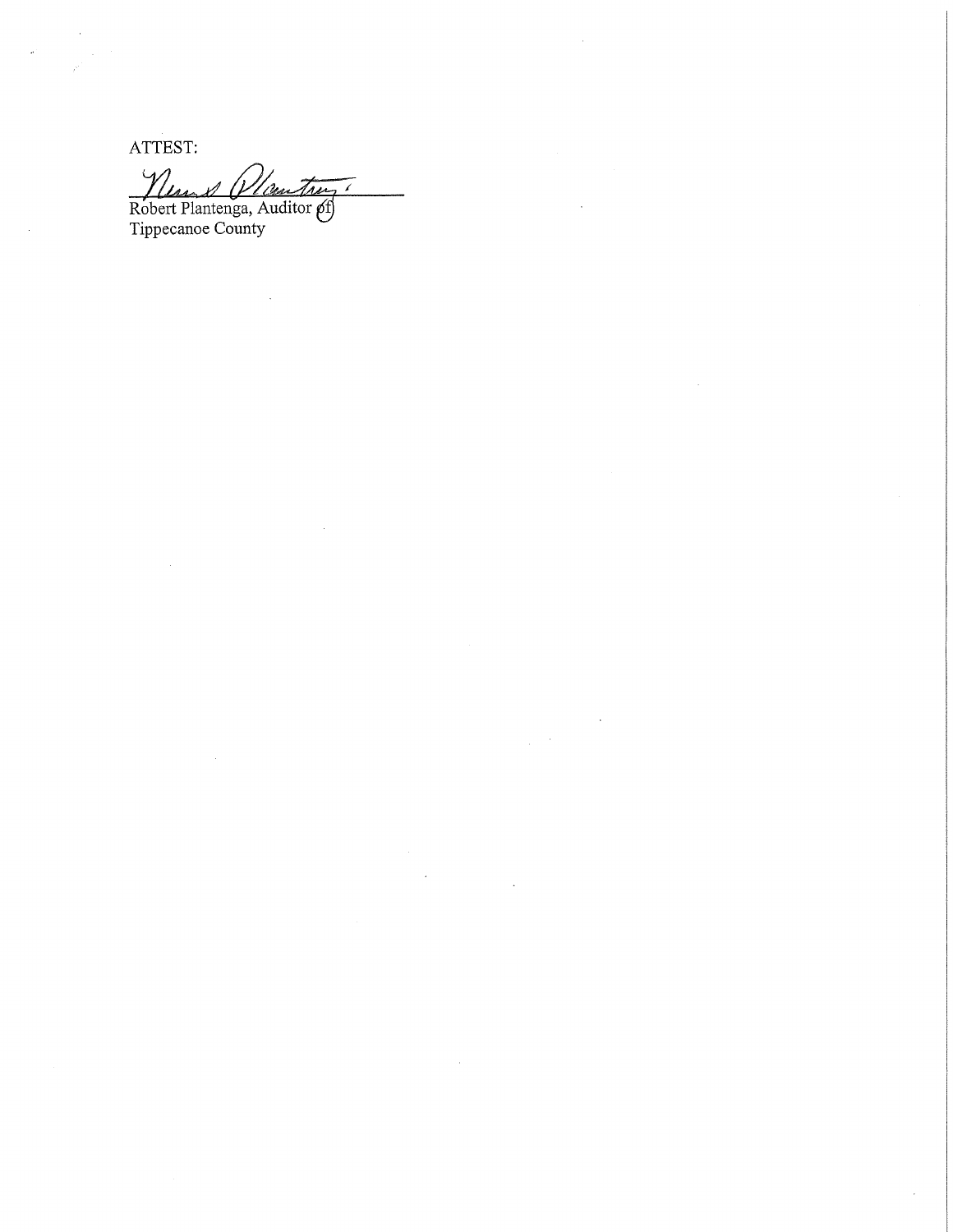## EXHIBIT A

A part of the Northeast Quarter of Section 32, Township <sup>24</sup> North, Range <sup>3</sup> West, Washington Township, Tippecanoe County, Indiana, described as follows: Commencing at the Southwest corner of the Northwest Quarter of said Section 32; thence North 89° 32' 16" East (Bearings are based on deeds) 2,641.18 feet along the South line of Northwest Quarter of said Section <sup>32</sup> to the Southwest corner Northeast Quarter of said Section 32; thence North 00° 59' 07" West 30.00 feet along the West line of the Northeast Quarter of said Section 32 to the North line of County road 450 North as described in Deed Book 306, Page 442 in the Office of the Recorder of Tippecanoe County, Indiana (ORTCI); thence North 89° 32' 16" East 495.00 feet along the North line of said County Road <sup>450</sup> North to the Southeast comer of <sup>a</sup> tract of land owned by Samuel J. Brown as recorded in Document 201313017876 (ORTCI) and the Point of Beginning; thence following the Samuel J. Brown property the following two (2) courses: thence (1) North 00° 59' 06" West 252.22 feet; thence (2) North 40° 47' 40" West 132.80 feet; thence South 49° 13' 15" East 105.22 feet to a non-tangent curve; thence Southeasterly 162.47 feet along a curve to the right with a radius of 230.00 feet and subtended by <sup>a</sup> long chord having <sup>a</sup> bearing of South 20° 14' 11" East and a length of 159.11 feet; thence South  $00^{\circ}$  00' 00" West 134.35 feet to the North line of County Road <sup>450</sup> North; thence South 89° 12' 16" West 43.61 feet along the NOrth line of County 450 North to the Point of Beginning and comtaining 0.267 of an Acre. This transfer COMBINES 0.025 of an Acre from <sup>a</sup> 2.997—Acre tractas recorded in Document Number 200909013002 on 01/13/2010 in the Office of the Recorder of Tippecanoe County, Indiana Tippecanoe County Auditor's Key Number 79—04—32-200—006000—027 and 0.241 of an Acre from a 23.638-Acre tract as recorded in Document Number 200909009285 on 05/05/2009 in the Office of the Recorder of Tippecanoe County, Indiana, Tippecanoe County Auditor's Key Number 79—04-32~200-005.000-027 WITH <sup>a</sup> 1.928~Acre tractas recorded in Document 201313017876 on 08/01/2013 in the Office of the Recorder of Tippecanoe County, Indiana, Tippecanoe County Auditor's Key Number 79—04-32—200—007.000-027. This transfer is between adjoining lots in accordance with the Unified Subdivision Oridnance of Tippecanoe County, Section 2 Definitions, definition of 'SUBDIVISION", paragraph E., and does not create any additional principal use building sites. .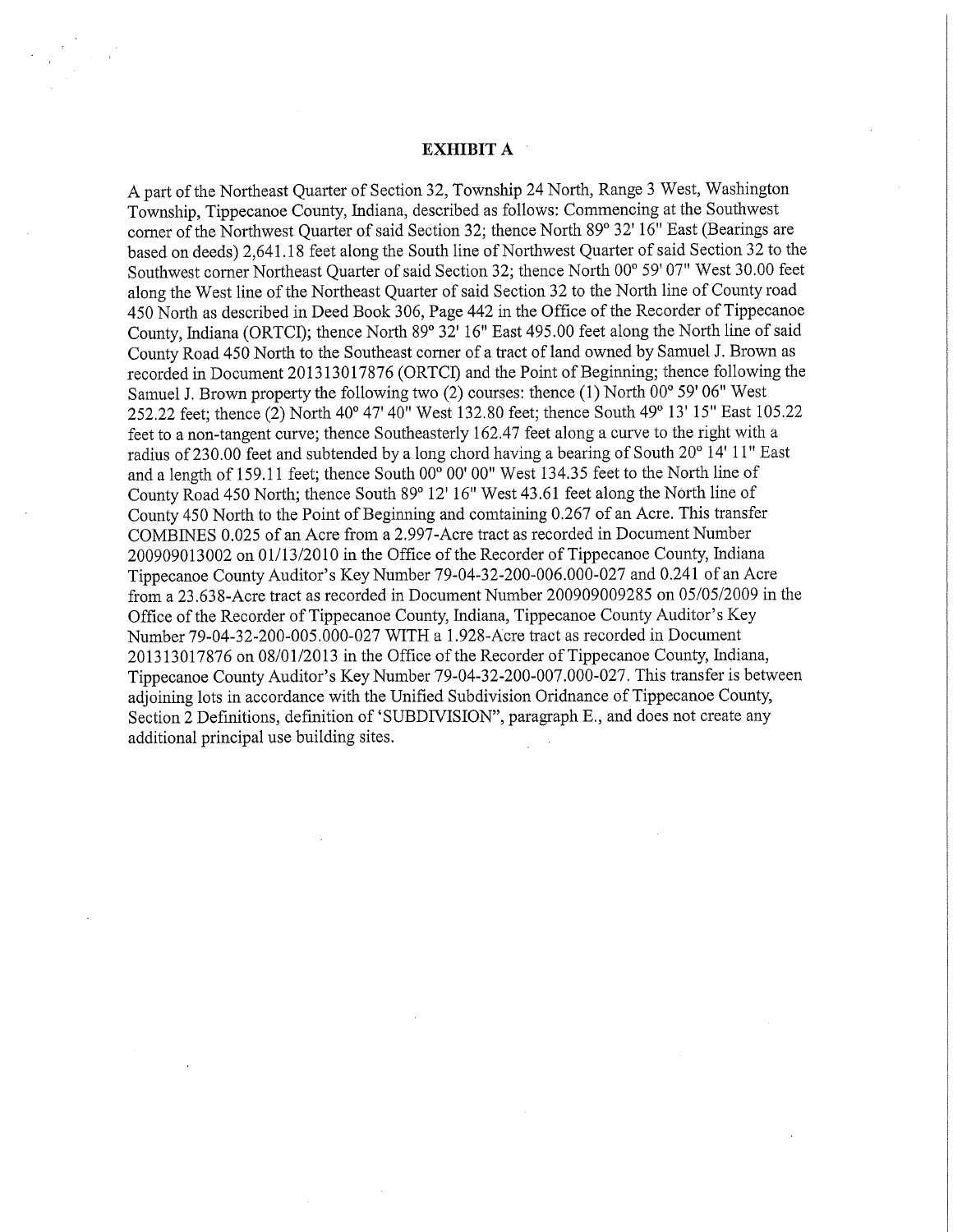## NOTICE OF SALE

Notice is hereby given that the Board of Commissioners of Tippecanoe County will offer for sale pursuant to Indiana Code 36-1-11-5, certain .226 acre tract of real estate located adjacent to <sup>6340</sup> East <sup>450</sup> North in Tippecanoe County, Indiana and listed in the Tippecanoe County, Indiana Auditor's Records as part of Parcel Numbers 79-04-32-200-005.000-027 and 79-04-32-200-006.000-027and more specifically described as follows: .

A part of the Northeast Quarter of Section 32, Township <sup>24</sup> North, Range <sup>3</sup> West, Washington Township, Tippecanoe County, Indiana, described as follows: ' Commencing at the Southwest corner of the Northwest Quarter of said Section 32; thence North 89° 32' 16" East (Bearings are based on deeds) 2,641.18 feet along the South line of Northwest Quarter of said Section 32 to the Southwest corner Northeast Quarter of said Section 32; thence North 00° 59' 07" West 30.00 feet along the West line of the Northeast Quarter of said Section 32 to the North line of County road <sup>450</sup> North as described in Deed Book 306, Page <sup>442</sup> in the Office of the Recorder of Tippecanoe County, Indiana (ORTCI); thence North 89° 32' 16" East 495.00 feet along the North line of said County Road <sup>450</sup> North to the Southeast corner of <sup>a</sup> tract of land owned by Samuel <sup>I</sup>. Brown as recorded in Document <sup>201313017876</sup> (ORTCI) and the Point of Beginning; thence following the Samuel J. Brown property the following two (2) courses: thence (1) North 00° 59' 06" West 252.22 feet; thence (2) North 40° 47' 40" West 132.80 feet; thence South 49° 13' 15" East 105.22 feet to <sup>a</sup> non-tangent curve; thence Southeasterly 162.47 feet along <sup>a</sup> curve to the right with <sup>a</sup> radius of 230.00 feetand subtended by <sup>a</sup> long chord having <sup>a</sup> bearing of South 20° 14' 11" East and <sup>a</sup> length of 159.11 feet; thence South 00° 00' 00" West 134.35 feet to the North line of County Road 450 North; thence South 89° 12' 16" West 43.61 feet along the North line of County 450 North to the Point of Beginning and comtaining 0.267 of an Acre. This transfer COMBINES 0.025 of an Acre from a 2.997-Acre tract as recorded in Document Number 200909013002 on 01/13/2010 in the Office of the Recorder of Tippecanoe County, Indiana Tippecanoe County Auditor's Key Number 79-04- 32-200-006.000—027 and 0.241 of an Acre from <sup>a</sup> 23.63 8—Acre tract as recorded in Document Number 200909009285 on 05/05/2009 in the Office of the Recorder of Tippecanoe County, Indiana, Tippecanoe County Auditor's Key Number 79-04—- 32-200-005.000-027 WITH a 1.928-Acre tract as recorded in Document 201313017876 on 08/01/2013 in the Office of the Recorder of Tippecanoe County, Indiana, Tippecanoe County Auditor's Key Number 79-04-32—200— 007.000-027. This transfer is between adjoining lots in accordance with the Unified Subdivision Oridnance of Tippecanoe County, Section <sup>2</sup> Definitions, definition of 'SUBDIVISION", paragraph E., and does not create any additional principal use building sites.

The minimum Offering price for said real property shall be Five Hundred Dollars (\$500) together with all costs associated with the sale, including attorney fees, appraisal fees, title fees,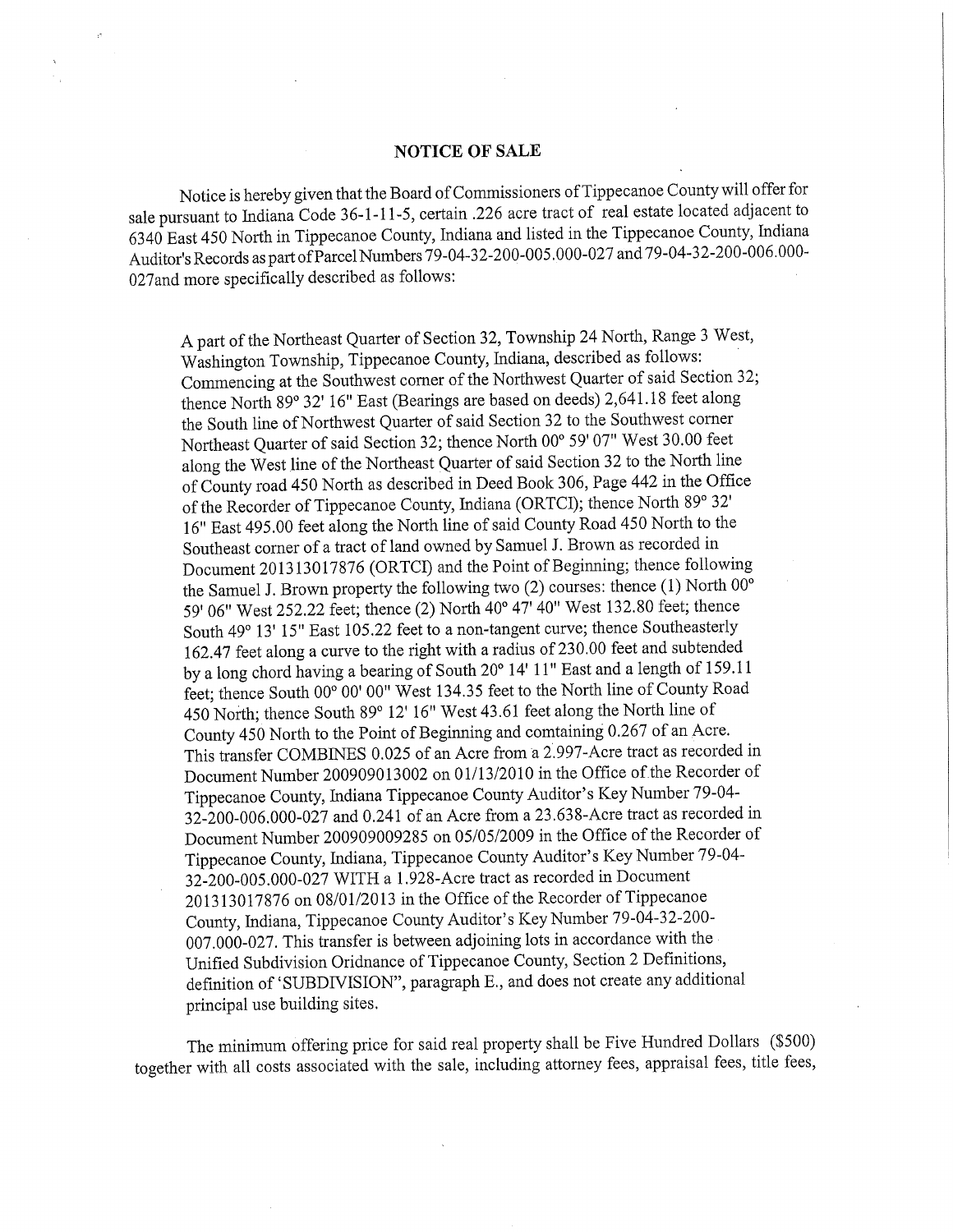recording fees and advertising costs. The property may not be sold to <sup>a</sup> person who is ineligible under Indiana Code 36-1-1 1-16. <sup>A</sup>bid submitted by <sup>a</sup> trust (as defined in Indiana Code 30~4-1-1(a)) must identify each beneficiary of the trust and settlor empowered to revoke or modify the trust.

The Board of Commissioners of Tippecanoe County will accept written bids for the purchase of said real property for a period of ten  $(10)$  days commencing on the date of this publication. The Board of Commissioners reserves the right to accept or reject any bid. The Board of Commissioners will deliver <sup>a</sup> Commissioners' Deed for said property. However, the property will be sold free and clear of all liens and encumbrances except the 2014 taxes payable in 2015 which will be prorated to day of closing. Bids should be submitted to the Tippecanoe County Board of Commissioners, 20 North 3rd Street, Lafayette, Indiana 47901.

Robert Plantenga, Tippecanoe County Auditor

Publish , 2015